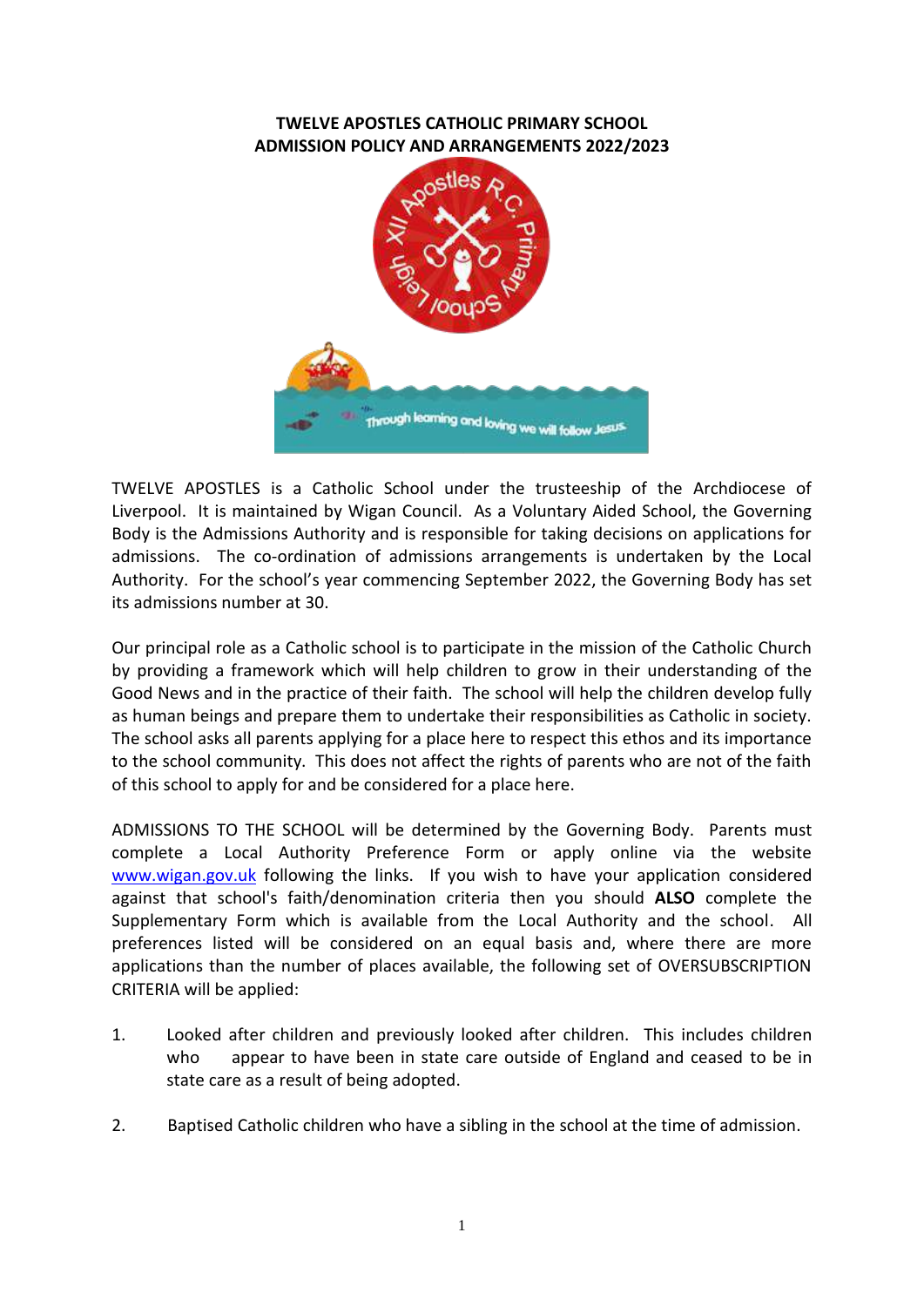- 3. Baptised Catholic children resident in the parish of St Edmund Arrowsmith (the parts of the parish formerly referred to as Twelve Apostles and Our Lady of the Rosary).
- 4. Other baptised Catholic children.
- 5. Other children who have a sibling in the school at the time of admission.
- 6. Children from other Christian denominations. Proof of Baptism in the form of a Baptismal Certificate or confirmation in writing that the applicant is a member of their Faith community from an appropriate Minister of Religion is required.
- 7. Children of other faiths. An appropriate Faith Leader would need to confirm in writing that the applicant is a member of their faith group.

## 8. Other children.

If it is not possible to offer places for all applications within any criteria above, then places will be allocated to the children who live nearest to the school. The distance will be measured in a straight line from the child's home address to a central point at the school using Wigan Council's Geographical Information System (GIS) which is based on ordnance survey. In the event of distances being the same for two or more applicants where this distance would be last place/s to be allocated, we will use a system to randomly pick who will be offered a place.

Children with a Statement of Special Educational Needs or Education Health Care Plan that names a school will be offered place without using the admission criteria and will count as part of the school's published admission number.

## **Notes:**

- a. All applications submitted before the national closing date will be considered equally and included in the Local Authority initial allocation of school places. Applications received after the national closing date will be processed in accordance with the Wigan admissions scheme for schools detailed in the Wigan admissions information booklets.
- b. A Looked After Child is a child who is (a) in the care of a Local Authority, or (b) being provided with accommodation by a Local Authority in the exercise of their Social Services functions (under section 22(1) of the Children Act 1989. A previously Looked After Child is one who immediately moved on from that status after becoming subject to an adoption, child arrangements order or special guardianship order. A child is regarded as having been in state care in a place outside of England if they were accommodated by a public authority, a religious organisation or any other provider of care whose sole purpose is to benefit society. Applications must be supported with appropriate evidence that the child has been adopted from state care.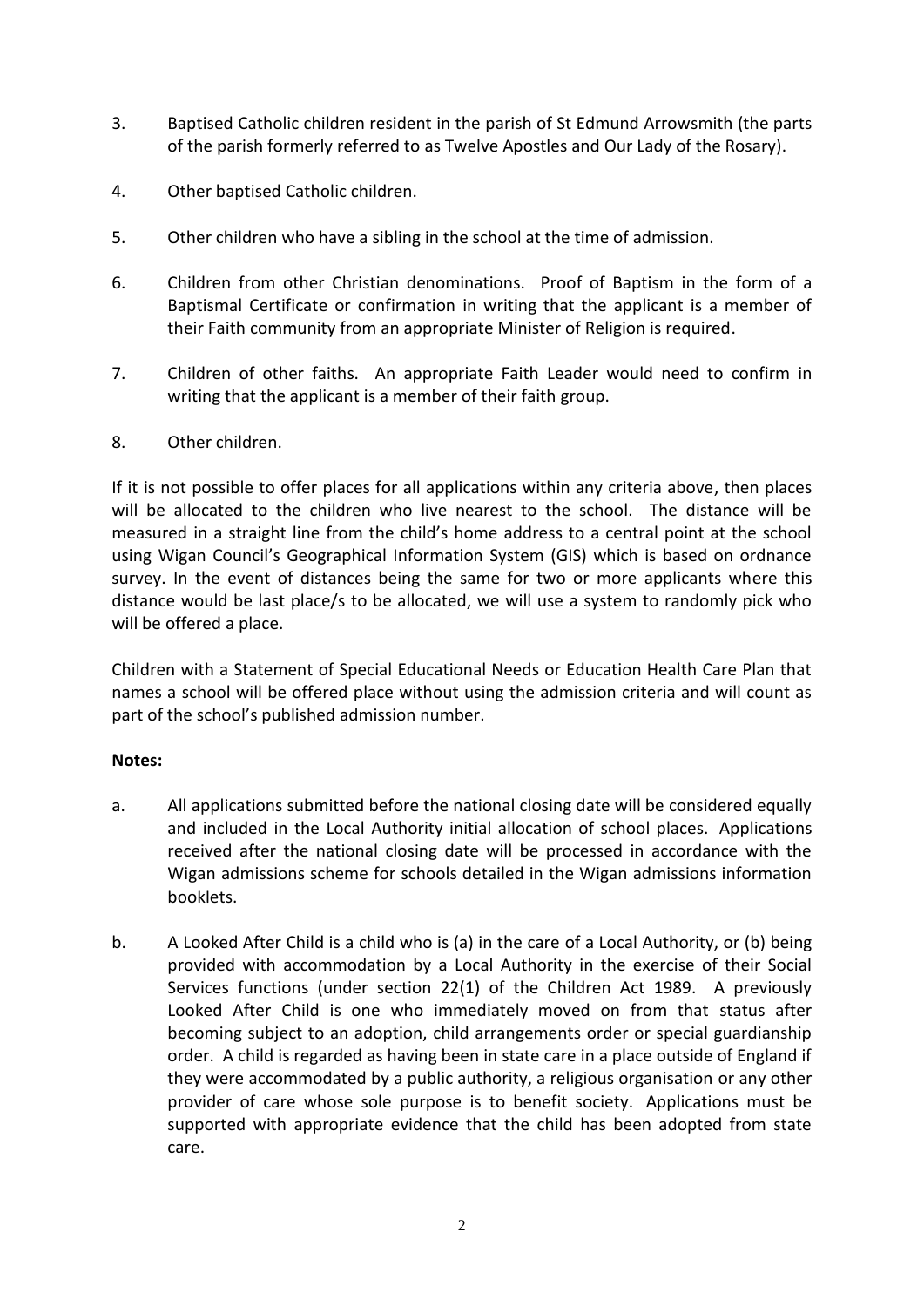c. For a child to be considered as a Catholic evidence of a Catholic Baptism is required. Baptism should take place before the closing date for applications.

A Baptised Catholic can also be defined as one who has been baptised by the Rites of Baptism of one of the various Churches in communion with the See of Rome (cf Catechism of the Catholic Church 1203). Written evidence of this baptism can be obtained by recourse to the Baptismal Registers of the church in which the baptism took place.

Or

A person who has been baptised in a separate ecclesial community and subsequently received into full communion with the Catholic Church by the Rite of Reception of Baptised Christians into the Full Communion of the Catholic Church. Written evidence of their reception into full communion with the Catholic Church can be obtained by recourse to the Register of Receptions, or in some cases a sub-section of the Baptismal Registers of the Church in which the Rite of Reception took place.

The Governing Body will require written evidence in the form of a Certificate of Reception before applications for school places can be considered for categories of 'Baptised Catholics'. A Certificate of Reception is to include full name, date of birth, date of reception and parent(s) name(s). The certificate must also show that it is copied from the records kept by the place of reception.

Those who have difficulty obtaining written evidence of baptism for a good reason, may still be considered as baptised Catholics but only after they have been referred to the parish priest who after consulting with the Episcopal Vicar, will decide how the question of baptism is to be resolved and how written evidence is to be produced in accordance with the law of the Church.

d. "Children of other Christian denominations" means: children who belong to other churches and ecclesial communities which, acknowledging God's revelation in Christ, confess the Lord Jesus Christ as God and Saviour according to the Scriptures, and, in obedience to God's will and in the power of the Holy Spirit commit themselves: to seek a deepening of their communion with Christ and with one another in the Church, which is his body; and to fulfil their mission to proclaim the Gospel by common witness and service in the world to the glory of the one God, Father, Son and Holy Spirit. An ecclesial community which on principle has no credal statements in its tradition, is included if it manifests faith in Christ as witnessed to in the Scriptures and is committed to working in the spirit of the above. All members of Churches Together in England and of CYTÛN are deemed to be included in the above definition, as are all other churches and ecclesial communities that are in membership of any local Churches Together Group (by whatever title) on the above basis. Other faiths are defined as organisations whose values are based on faith and/or beliefs, which have a mission based on social values of a particular faith.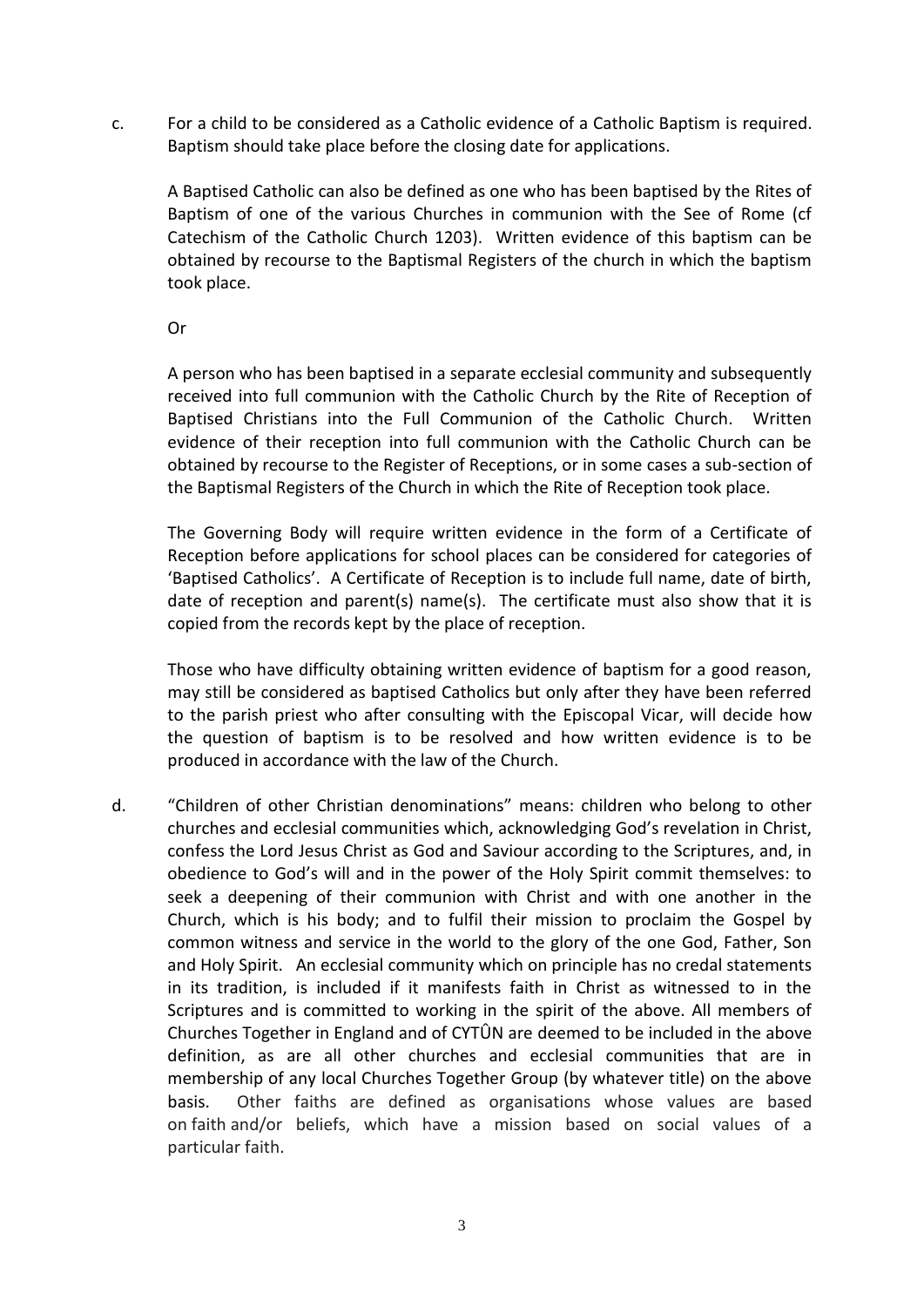Other faiths are defined as organisations whose values are based on faith and/or beliefs, which have a mission based on social values of a particular faith.

- e. Home address is considered to be the address where the child normally lives. Applicants should not state a childminder's or other relative's address. It may be necessary to carry out checks to confirm addresses given are genuine and parents may therefore be asked to provide documentary evidence of their child's home address.
- f. Sibling is defined in these arrangements as full, half or step-brothers and sisters, adopted and foster brothers and sisters who are living at the same address and are part of the same family unit. This does not include cousins or other family relationships.
- g. A waiting list for children who have not been offered a place will be kept and will be ranked according to the Admission Criteria. The waiting list does not consider the date the application was received or the length of time a child's name has been on the waiting list. This means that a child's position on the list may change if another applicant is refused a place and their child has higher priority in the admissions criteria. The waiting list will be retained until at least the end of December of the relevant year of the admissions process.
- h. For 'In Year' applications received outside the normal admissions round, if places are available they will be offered to those who apply. If there are places available but more applicants than places then the published oversubscription criteria for the relevant year group will be applied. A waiting list for those who have not been offered a place will be kept until the end of the relevant academic term.
- i. If an application for admission has been turned down by the Governing Body, parents can appeal to an Independent Appeals Panel. Parents must be allowed at least twenty school days from the date of notification that their application was unsuccessful to submit that appeal. Parents must give reasons for appealing in writing and the decision of the Appeals Panel is binding on the Governors.
- j. The Governing Body reserve the right to withdraw the offer of a school place where false evidence is received in relation to the application.
- k. It is the duty of governors to comply with regulations on class size limits at Foundation Stage and Key Stage One. The Governing Body may exceed the regulations for twins and children from multiple births where one of the children is the  $30<sup>th</sup>$  child admitted. This also applies to in-year applicants who are looked after/previously looked after, children of UK service personnel or children who move into the area for whom there is no other school available within a reasonable distance.